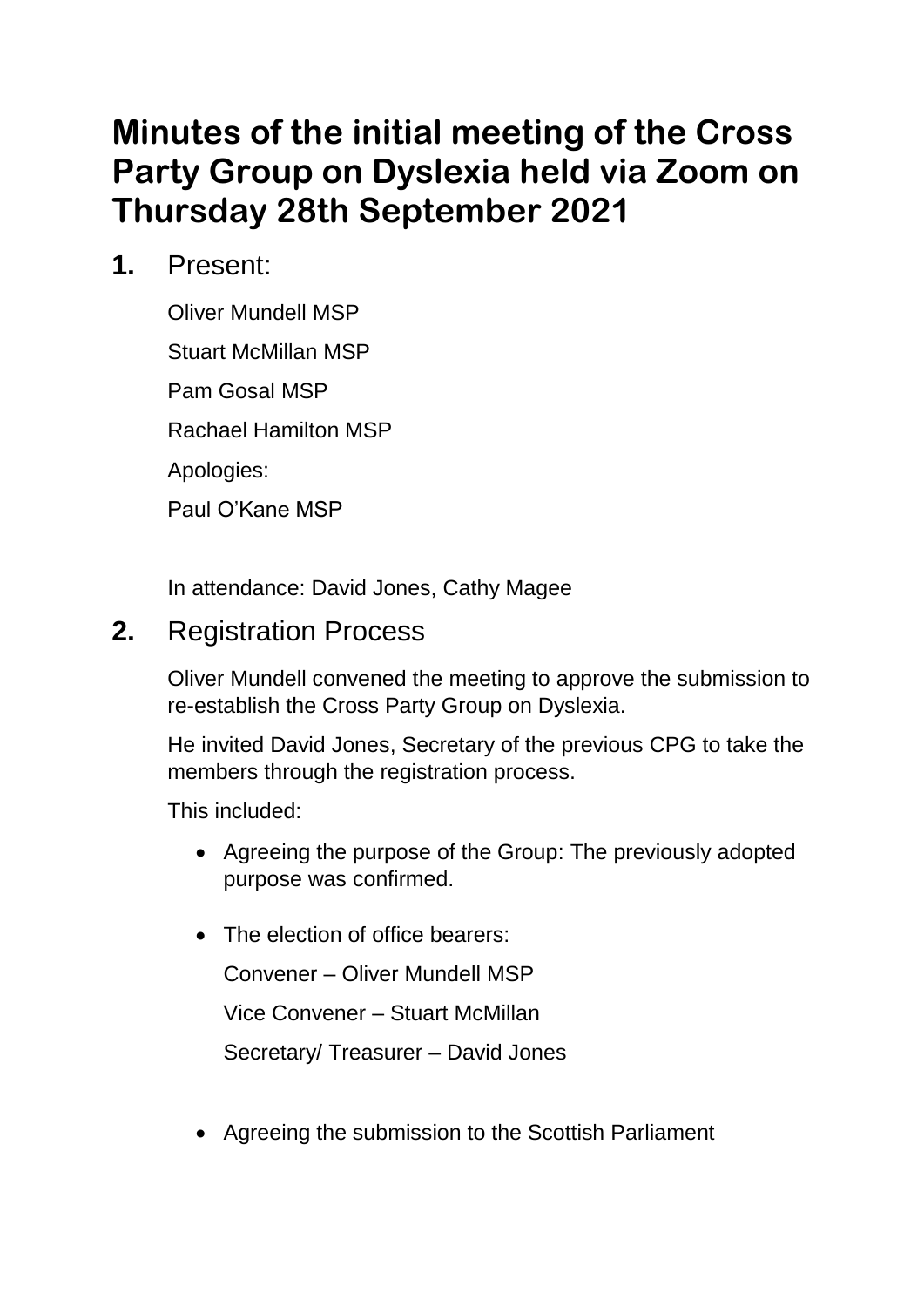David gave a brief presentation on the legacy issues from the previous CPG to provide a background context and information for the new MSP members.

### **3.** Briefing on the National Context

The Convener invited Cathy Mcgee, Chief Executive of Dyslexia Scotland to provide a national perspective on the key issues relating to dyslexia.

The key issues identified were discussed as a potential focus for future CPG meetings. These included:

- The impact of Covid 19 and recovery plans
- The implementation of the Morgan Review of Additional Support for Learning and the implications for dyslexia
- The current Educational Reform process particularly the future roles for the replacement for the Scottish Qualifications Authority and Education Scotland
- The impact of dyslexia on members of the black and minority ethnic communities
- Neurodiversity/ Neurodivergence including the current work being undertaken by the Scottish government
- Adult assessment and affordability

# **4.** The Implementation of the Morgan Review of Additional Support for Learning

David Jones highlighted two key areas which had been identified in the Morgan Review which were of particular interest relating to dyslexia.

Recommendation 5: Teacher training

Recommendation 9: Quality assurance

Prior to the end of the previous Parliament, Oliver Mundell had raised issues with the then Cabinet Secretary for Education regarding significant inconsistency issues across Scottish local authorities in terms of teacher training and in collecting data relating to the identification of dyslexia at primary and secondary schools.